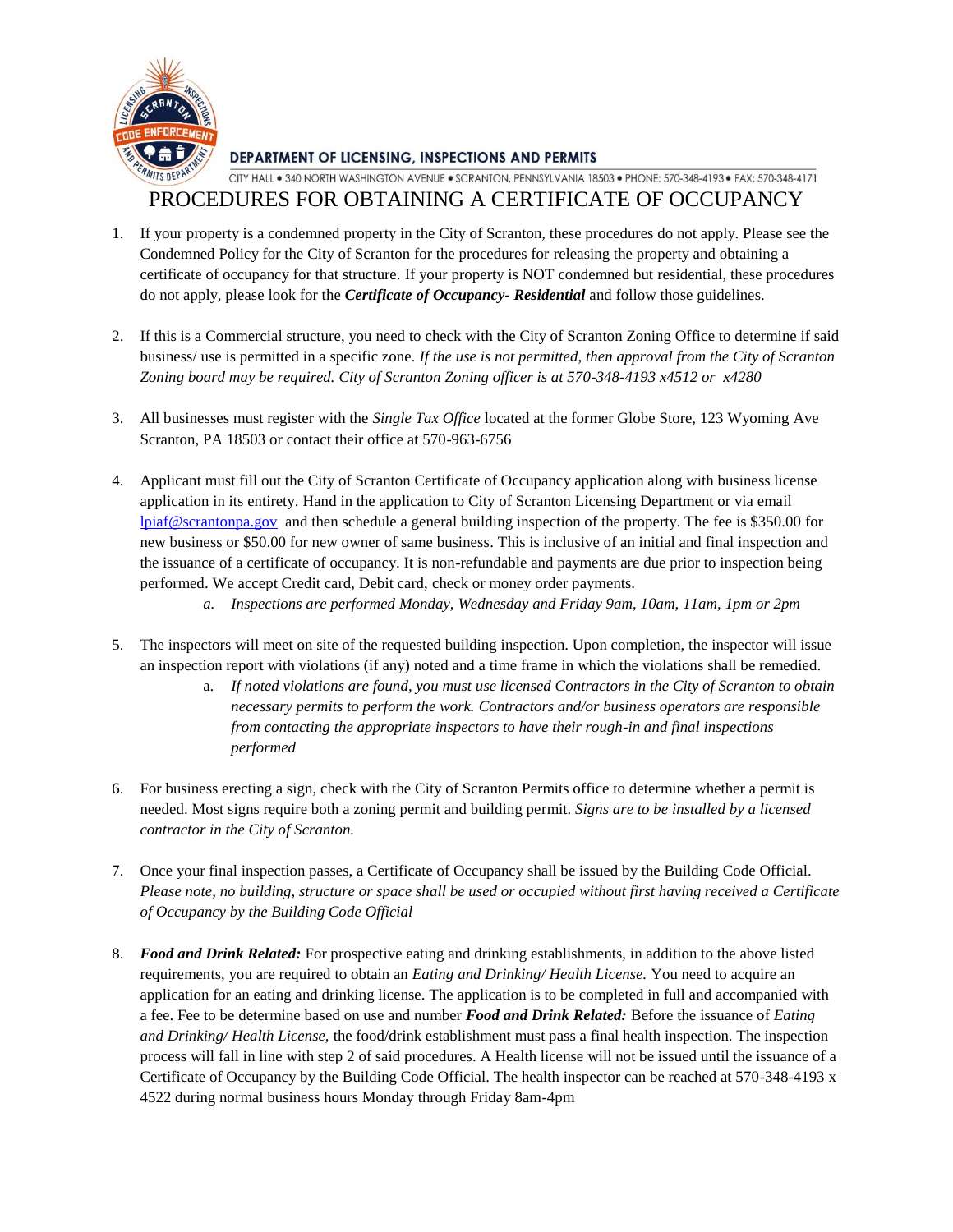

**DEPARTMENT OF LICENSING. INSPECTIONS AND PERMITS** 

CITY HALL . 340 NORTH WASHINGTON AVENUE . SCRANTON, PENNSYLVANIA 18503 . PHONE: 570-348-4193 . FAX: 570-348-4171

# **APPLICATION FOR BUSINESS LICENSE**

*Please fill out and return to City of Scranton to Schedule Initial Inspection*

**Address of Building/ Business: Map ID/ Pin Number of Property: OWNER OF BUILDING INFORMATION:** Property Owner/ Landlord Name: Name: Authorized Agent (*If owner is listed under a fictitious name):* Address: Phone Number: Email: Email: **BUSINESS OWNER INFORMATION:** Business Owner/Operator/Agent: Address: Contact Number: Email: Email: **BUSINESS INFORMATION:** Type of Business: *Please note, if this is a Food Facility, Hair Salon, Barber Shop, Nail Salon, car lot, additional information might be required* Business Name *The applicant must provide proof the application is being made by an authorized corporate officer of a Corporation/Company or authorized partner of a Partnership, LP or LLP.* Federal Tax ID Number: Single Tax Office Account Number: Prior Use of Property: Last Occupied (*Month and Year*): Second Hand Deal: Does your Facility have a Scale: Will you be having a Sign Installed advertising your business: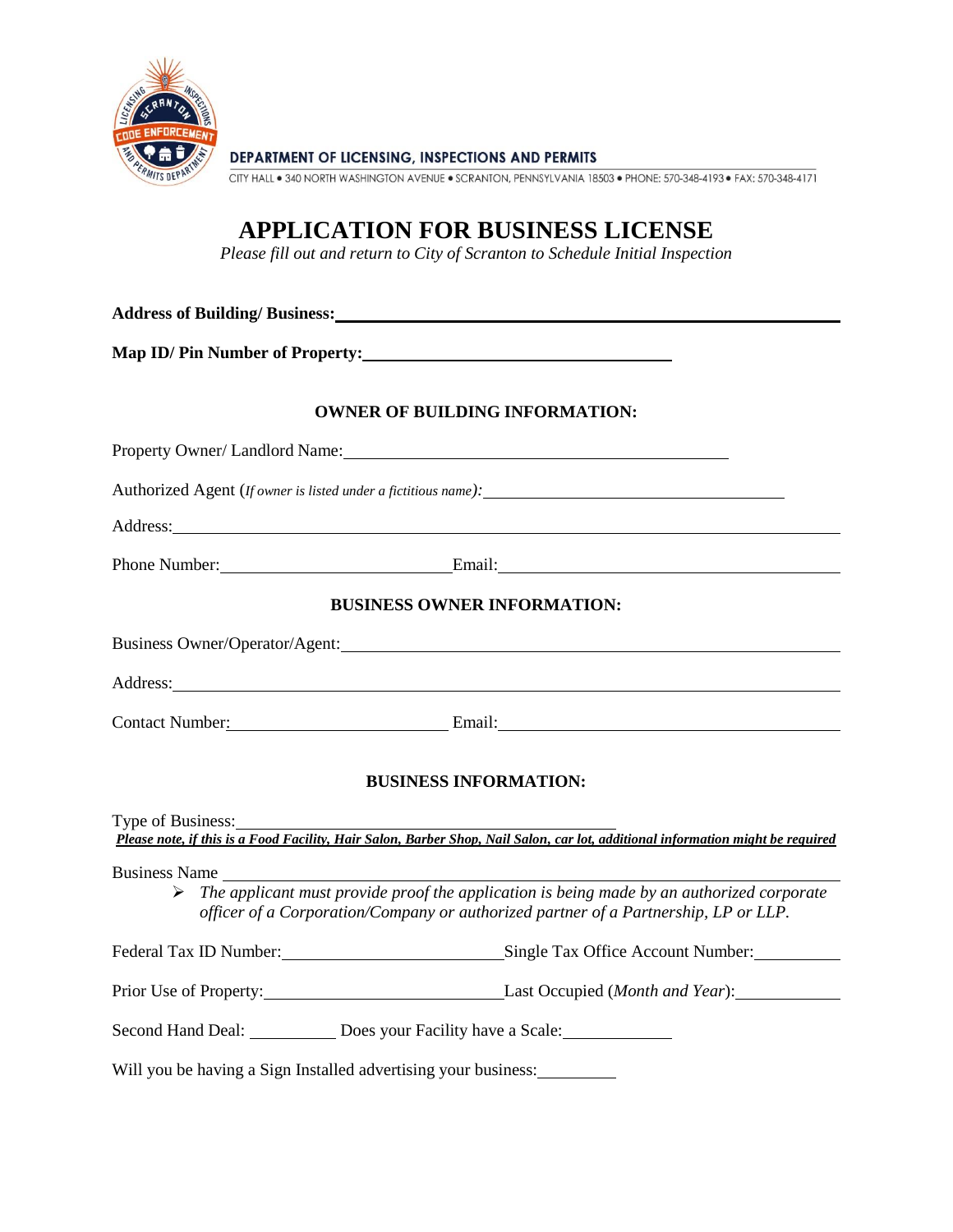

**DEPARTMENT OF LICENSING, INSPECTIONS AND PERMITS** 

CITY HALL . 340 NORTH WASHINGTON AVENUE . SCRANTON, PENNSYLVANIA 18503 . PHONE: 570-348-4193 . FAX: 570-348-4171

#### **EMPLOYEE INFORMATION**

Number of Anticipated Employees \_\_\_\_\_\_\_\_\_\_\_\_\_\_\_\_

Do you have an employee Health Policy?

( An employee Health Policy establishes how to handle ill employees)

If NO, prior to opening, an employee Health Policy must be established, wither in writing or verbal and presented to every employee of the establishment.

#### **FACILITY SERVICE INFORMATION**

#### **DAYS OF OPERATION AND HOURS**

| Time<br><b>Monday</b> | Time<br>Friday                                |
|-----------------------|-----------------------------------------------|
| ____Tuesday Time_     | Saturday Time<br>and the contract of the con- |
| ___Wednesday Time_    | Sunday Time                                   |
| ____Thursday Time     |                                               |

**REFUSE:** *(Complete fully, if not Applicable put NA on Line)*

The Refuse Collector is\_\_\_\_\_\_\_\_\_\_\_\_\_\_\_\_\_\_\_\_\_\_\_\_\_\_\_\_\_\_\_\_\_\_\_\_\_\_\_\_\_\_\_\_\_\_

Pest Control Company\_\_\_\_\_\_\_\_\_\_\_\_\_\_\_\_\_\_\_\_\_\_\_\_\_\_\_\_\_\_\_\_\_\_\_\_\_\_\_\_\_\_\_\_\_\_\_

#### **ADDITIONAL INFORMATION REQUIRED**

*If this is a Hair Salon/Barber Shop, Tattoo Parlor, Tabaco Store/ Smoke Shop, Nail Salon, Massage Parlor, car sales/repairs/detailing, you will need to provide documents from the State showing proper licensing prior to issue of Certificate of occupancy, it will not hold up scheduling inspection on properties.*

#### **FACILITY OPENING**

An anticipated date of opening: \_\_\_\_\_\_\_\_\_\_\_\_\_\_\_\_\_\_\_\_\_\_\_\_\_\_\_\_\_\_\_\_\_\_\_\_\_\_\_\_\_\_\_\_\_\_\_\_\_\_\_\_\_\_\_\_\_\_

*For official Use only* 

**Date of Initial Inspection:**

Is this a Food Facility? **Do they have a Health License on File?** 

**Date of Final Inspection:**

**Permits taken out:** Permits closed out? Cert of App ok to Issue